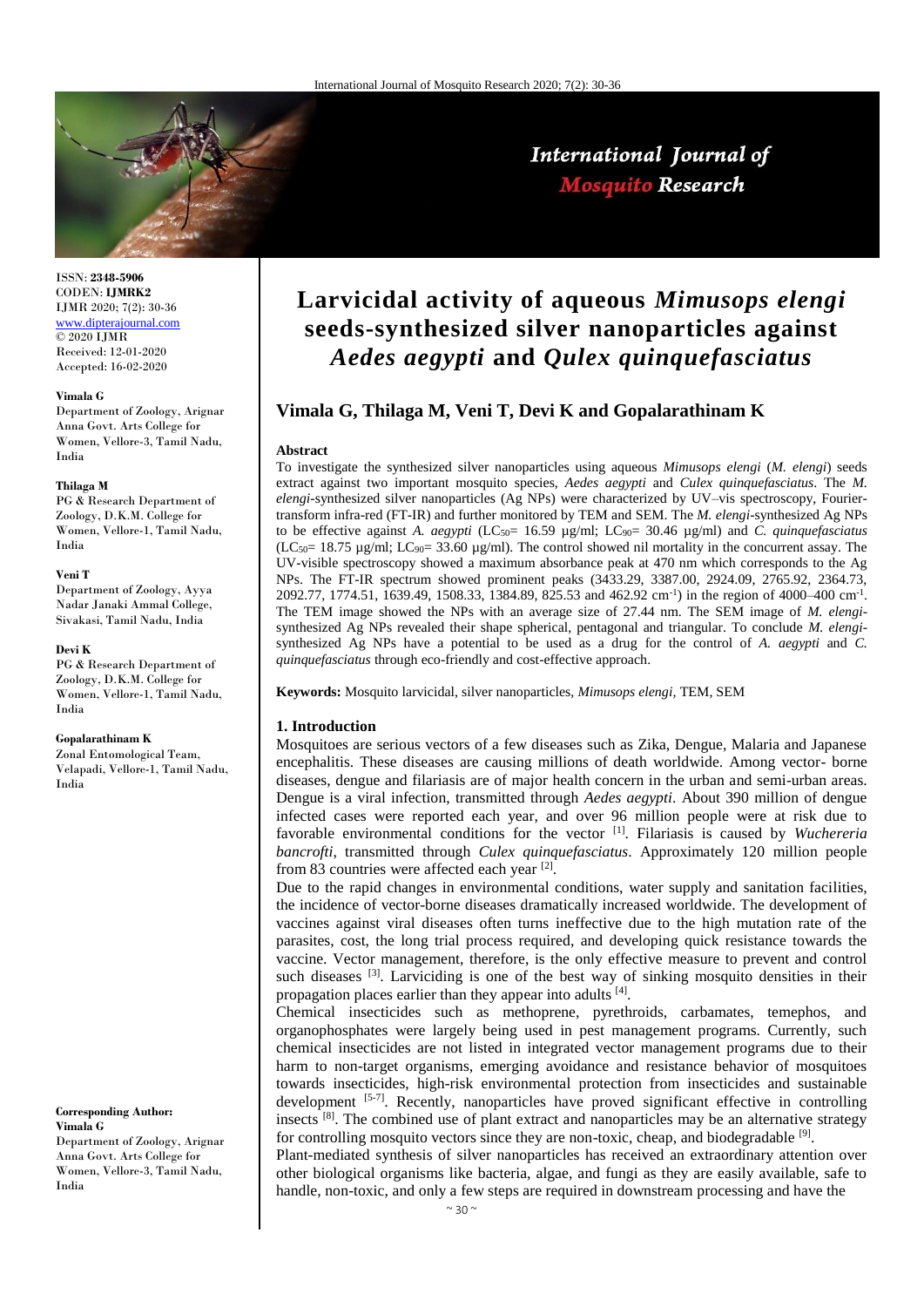faster rate of Ag NPs synthesis  $[10, 11]$ . Till date, only a few reports have been published related to synthesis of silver nanoparticles using plant extracts and their larvicidal activity against various mosquito species. Silver nanoparticles synthesized using *Eclipta prostrata* <sup>[12]</sup>, *Pergularia daemia* <sup>[13]</sup>, *Cadaba indica* <sup>[14]</sup>, *Heliotropium indicum* <sup>[15]</sup>, *Achyranthes aspera* [16] and *Polianthus tuberose* [2] have shown very strong larvicidal activity against different mosquito vectors. Besides, Ag NPs had no side effects against non-targeted organisms as compared to conventional insecticides and are environmentally sustainable as reported by various authors [8-1] <sup>16]</sup>. Incidentally, so far, there is no published report on the larvicidal activity of synthesized Ag NPs using seed extract of *Mimusops elengi.*

*Mimusops elengi* Linn (Family: Sapotaceae) commonly known as Bakul and is found all over the different parts of India, Pakistan, Bangladesh [17]. It has a long history of being used in Indian traditional medicine [18]. Several triterpenoids, steroids, steroidal glycosides, flavonoids, and alkaloids have been reported from this plant  $[19]$ . The various extracts of the plant (bark, fruit, leaves, seed and flowers) have been reported to be cardiotonic, alexipharmic, stomachic, hypotensive, antibacterial, anthelmintic, anti-gastric ulcers, teeth cleaner and antimalarial activities [20]. The present study was aimed to investigate the *M. elengi-*synthesized silver nanoparticles against two important mosquito species, *A. aegypti* and *C. quinquefasciatus*.

# **2. Materials and Methods**

## **2.1. Collection and identification of plants**

*M. elengi* seeds were collected from different places of Vellore District, Tamilnadu, India (Fig. 1a). The collected plant seeds were taxonomically identified by Dr. V. Chelladurai, Retired Research Officer-Botany and Central Council for Research in Ayurvedha and Sida, Tirunelveli District, Government of India.



**Fig 1a:** *Mimusops elengi* seeds

# **2.2. Preparation of** *M. elengi* **seed extract**

*M. elengi* seeds were dried in shade and ground to fine powder in an electric grinder (Fig. 1b). Aqueous extract was prepared by mixing 50 g of dried seed powder with 500 ml of boiled and cooled distilled water with constant stirring on a magnetic stirrer. The suspension of dried seed powder in water was left for 3 h and filtered through Whatman no. 1 filter paper and the filtrate was stored in an airtight bottle at 10°C for further use.



**Fig 1b:** *Mimusops elengi* seeds powder

## **2.3. Synthesis of silver nanoparticles**

The fresh *M. elengi* seed extract was prepared by taking 10 g of thoroughly washed and finely cut seeds in a 300-ml flask along with 100 ml of sterilized double-distilled water and then boiling the mixture for 5 min before finally decanting it. The extract was filtered with Whatman filter paper no. 1 and stored at −15°C. Aqueous 1mM silver nitrate (21.2 mg of silver nitrate powder in 125 ml distilled water) solution was prepared in flask and incubated at room temperature. 88 ml of an aqueous solution of 1 mM silver nitrate was reduced using 12 ml of *M. elengi* seed extract at room temperature for 10 min, resulting in a brown–yellow solution indicating the formation of Ag NPs. The *M. elengi*- synthesized Ag NPs were characterized by UV, FT-IR, TEM, SEM and EDX analysis.

## **2.4. Insect rearing**

Mosquito *A. aegypti* larvae were collected from water tank, broken bottles, small water courses and *C. quinquefasciatus* larvae were from drainage, septic tank, cock pits, polluted water area of our campus surrounding areas. To start the colony, the larvae were kept in plastic and enamel trays containing tap water. They were maintained and reared in the laboratory <sup>[21]</sup>. The collected larvae of *A. aegypti* and *C. quinquefasciatus* were identified by Zonal Entomological Team, Velapadi, Vellore-1, Tamilnadu, India.

## **2.5. Larvicidal bioassay**

The larvicidal activity of aqueous *M. elengi* seeds extract (60, 120, 180, 240 and 300 µg/ml) and *M. elengi*-synthesized Ag NPs (7, 14, 21, 28 and 35 µg/ml) were evaluated according to the WHO protocol<sup>[22]</sup>. Based on the wide range and narrow range tests, plant extract was tested. Twenty numbers of third instar larvae were introduced into 500 ml disposable cups containing 199 ml of dechlorinated water and 1 ml of desired concentrations of the extracts was added. For each concentration, five replicates were performed, for a total of 100 larvae. Larval mortality was recorded at 24 h after exposure, during which no food was given to the larvae. The control experiments (distilled water with one ml of acetone) were also run parallel with each replicate. The mortality of mosquito larvae was recorded according to the following criteria: moribund larvae, which were incapable of rising to the surface or did not show the characteristic diving reaction when water was disturbed, had discoloration, an unnatural position or rigor.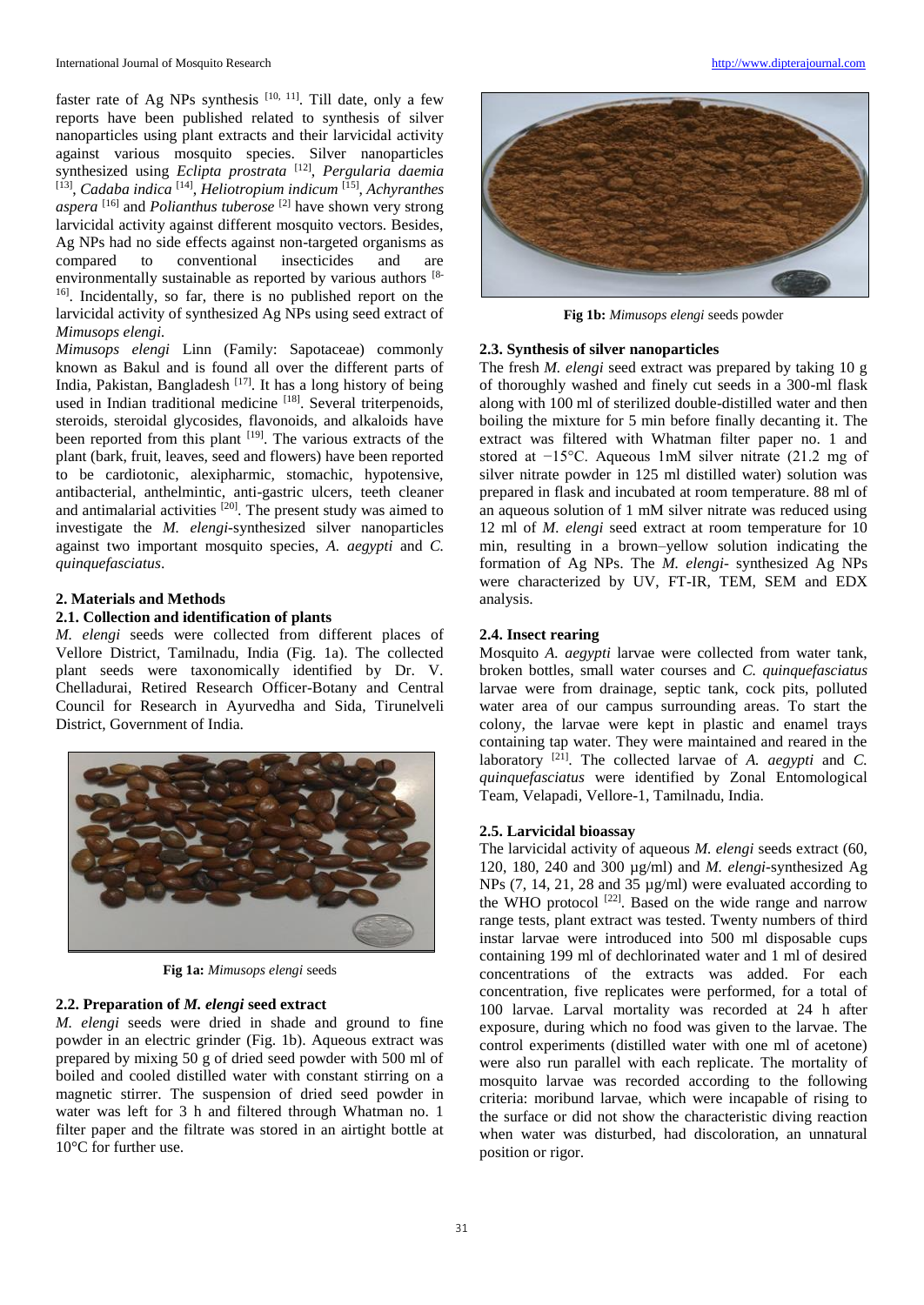#### **2.6. Data analysis**

Data were subjected to probit analysis in order to estimate the  $LC_{50}$  and  $LC_{90}$  values. Lethal concentration that killed 50% and 90% of the population  $(LC_{50}-LC_{90})$ , fiducial limit (FL) with a 95% confidence limit (CL) and the chi-square value were calculated. *p* value less than 0.05 were considered to indicate statistical significance [23].

## **3. Results and Discussion**

Phytochemicals may act as suitable alternatives to chemical insecticides in the future as these are non-toxic, inexpensive, bio-degradable and easily available in many areas of the world. Different parts of plants contain a complex of chemicals with unique biological activity which is thought to be due to toxins and secondary metabolites, which act as mosquitocidal agents.

#### **3.1. Larvicidal activity**

The results of larvicidal activity of aqueous *M. elengi* seeds extract and *M. elengi*-synthesized Ag NPs against the third instar of *A. aegypti* and *C. quinquefasciatus* were presented in Table 1 and 2. Considerable mortality was noted in both the treated groups. The  $LC_{50}$  and  $LC_{90}$  values of aqueous  $M$ . *elengi* seeds extract appeared to be effective against *A. aegypti* (LC<sub>50</sub> 151.08 μg/ml and LC<sub>90</sub> 271.15 μg/ml), followed by *C. quinquefasciatus* (LC<sub>50</sub> 165.75 μg/ml and LC<sub>90</sub> 291.89

μg/ml). Most considerable mortality was evident after the treatment of silver nanoparticles. *M. elengi*-synthesized Ag NPs against the vector *A. aegypti* had  $LC_{50}$  and  $LC_{90}$  values of 16.59 and 30.46 μg/ml and *C. quinquefasciatus* had LC<sub>50</sub> and LC<sup>90</sup> values of 18.75 and 33.60 μg/ml. The crude aqueous *M. elengi* seed extract was less toxic than *M. elengi*-synthesized Ag NPs in both mosquito species. The control showed nil mortality in the concurrent assay.  $\chi^2$  value was significant at p  $\leq$  0.05 level.

In the present investigation larvicidal activity of *M. elengi*synthesized Ag NPs showed significantly more activity against *A. aegypti* than *C. quinquefasciatus*. Vector management is one of the major issues due to the capacity of resistance against the usual insecticides. Therefore, an urgent need has emerged to develop the new insecticides. Hence, the invention of nanometals using *M. elengi* as represented here could be provided a new product to control the mosquitoes by replacing the synthetic larvicidal products and this route would make available for larvicides to prevent several dreadful diseases. It is interesting to mention that the rate of mortality was significantly enhanced with increasing concentration. This result is also comparable to earlier reports of Morejon *et al*. [24] who observed that the *Ambrosia arborescens*-mediated Ag NPs were more toxic than the plant extract against the larvae of *A. aegypti*.

**Table 1:** Larvicidal activity of aqueous *M. elengi* seed extract against *A. aegypti* and *C. quinquefasciatus*

| <b>Mosquito species</b> | <b>Concentration</b><br>$(\mu g/ml)$ | 24 h mortality<br>$(\%) \pm SD^a$ | $LC_{50}$ (µg/ml)<br>(LCL-UCL)             | $LC_{90}$ (µg/ml)<br>(LCL-UCL) | $\mathbf{v}^2$<br>v. |
|-------------------------|--------------------------------------|-----------------------------------|--------------------------------------------|--------------------------------|----------------------|
|                         | Control                              | $00 \pm 00$                       |                                            |                                |                      |
|                         | 60                                   | $24.2 \pm 1.2$                    |                                            |                                |                      |
| А.                      | 120                                  | $40.3 \pm 1.6$                    | 151.08                                     | 271.15                         | 14.496               |
| aegypti                 | 180                                  | $61.5 \pm 0.8$                    | $(118.13 - 183.88)$                        | $(229.41 - 349.59)$            |                      |
|                         | 240                                  | $76.3 \pm 1.3$                    |                                            |                                |                      |
|                         | 300                                  | $96.8 \pm 1.5$                    |                                            |                                |                      |
| C. quinquefasciatus     | Control                              | $00 \pm 00$                       |                                            |                                |                      |
|                         | 60                                   | $20.1 \pm 1.4$                    |                                            |                                |                      |
|                         | 120                                  | $36.6 \pm 0.8$                    | 165.75                                     | 291.89                         | 10.980               |
|                         | 180                                  | $53.7 \pm 1.5$                    | $(137.14 - 195.65)$<br>$(251.48 - 363.07)$ |                                |                      |
|                         | 240                                  | $72.2 + 0.7$                      |                                            |                                |                      |
|                         | 300                                  | $93.4 \pm 1.4$                    |                                            |                                |                      |

**Table 2:** Larvicidal activity of *M. elengi-*synthesized Ag NPs against *A. aegypti* and *C. quinquefasciatus*

| <b>Mosquito species</b> | <b>Concentration</b><br>$(\mu g/ml)$ | 24 h mortality<br>$(\%) \pm SD^a$ | $LC_{50}$ (µg/ml)<br>(LCL-UCL) | $LC_{90}$ ( $\mu$ g/ml)<br>(LCL-UCL) | χ      |
|-------------------------|--------------------------------------|-----------------------------------|--------------------------------|--------------------------------------|--------|
|                         | Control                              | $00 \pm 00$                       |                                |                                      |        |
|                         |                                      | $28.2 \pm 0.6$                    |                                |                                      |        |
| A.                      | 14                                   | $45.3 \pm 1.4$                    | 16.59                          | 30.46                                | 19.641 |
| aegypti                 | 21                                   | $62.1 \pm 1.2$                    | $(11.93 - 21.07)$              | $(25.09 - 41.80)$                    |        |
|                         | 28                                   | $78.9 \pm 1.5$                    |                                |                                      |        |
|                         | 35                                   | $98.6 \pm 1.6$                    |                                |                                      |        |
|                         | Control                              | $00 \pm 00$                       |                                |                                      |        |
|                         |                                      | $22.6 \pm 0.2$                    |                                |                                      |        |
|                         | 14                                   | $38.4 \pm 1.6$                    | 18.75                          | 33.60                                | 13.829 |
| C. quinquefasciatus     | 21                                   | $56.3 \pm 1.8$                    | $(14.91 - 22.72)$              | $(28.98 - 43.42)$                    |        |
|                         | 28                                   | $72.1 \pm 1.2$                    |                                |                                      |        |
|                         | 35                                   | $94.5 \pm 1.4$                    |                                |                                      |        |

No mortality was observed in the control. SD- standard deviation, LC50 -lethal concentration that kills 50% of the exposed organisms, LC90 lethal concentration that kills 90% of the exposed organisms, UCL 95% -upper confidence limit, LCL 95% -lower confidence limit, χ2 -chi square, a -Values are mean  $\pm$  SD of five replicates.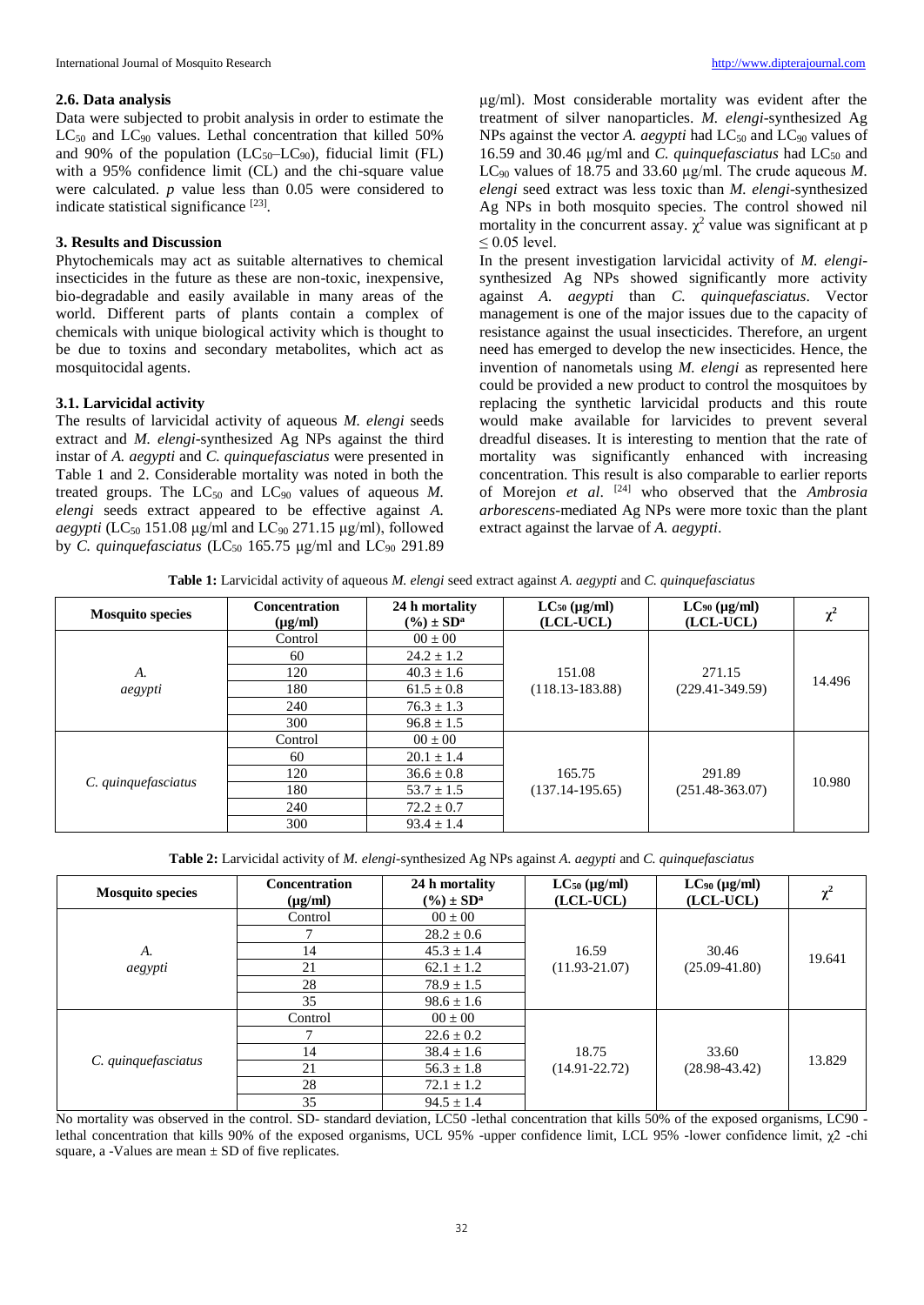# **3.2. Biosynthesis and characterization of silver nanoparticles**

## **3.2.1. UV–Vis spectra analysis**

The aqueous silver ions were reduced to silver nanoparticles when added to the aqueous *M. elengi* seeds extract. It was observed that the colour of the solution turned from light dark to dark brown in colour after 30 min from the reaction, which indicated the formation of Ag NPs (Fig. 2). This is due to the Surface Plasmon Resonance (SPR) vibrations of *M. elengi*synthesized Ag NPs in the reaction medium. The formation of SPR peak was influenced by various factors such as size, shape and particles formed. The UV–Vis absorption

spectrometric analysis showed absorbance peak at around 470 nm, suggesting bioreduction of silver nitrate into Ag NPs (Fig. 3). Ag NPs stability could be attributed to capping or stabilizing agents, which contained proteins and other biomolecules presenting the extract into the reaction. In agreement with our results, a peak with maximum absorption at 463.50 nm also characterized *Artemisia nilagirica*fabricated Ag NPs [25]. Furthermore, Pilaquinga *et al*. [26] have reported that the absorption spectrum of *Solanum mammosum*-fabricated Ag NPs showed symmetric single absorption bands with a peak at 411.5 nm.



**Fig 2:** *M.elengi*-synthesized silver nanoparticles



**Fig 3:** UV visualization of the absorption spectrum of *M. elengi*-synthesized Ag NPs

## **3.2.2. FT-IR analysis**

The FT-IR spectra were carried out to identify the functional groups found on the *M. elengi*-synthesized silver nanoparticles. In the spectrum, transmittance peaks were at 3433.29, 3387.00, 2924.09, 2765.92, 2364.73, 2092.77, 1774.51, 1639.49, 1508.33, 1384.89, 825.53, 462.92 cm-1 (Fig. 4). The peaks corresponding to presence of primary amines, alcohol, phenol, ammonium ions, aldehydes, ammonium ions, aldehyde, ketones, aromatic, nitro compounds, vinyl and iodo alkanes. The spectra absorption

band assigned to the stretching vibration of N-H, O-H, N-H, C-H, N-H, C-C, C=O, C-N, C-C, N-O, C-H and C-X group respectively (Table 3). They were denoted as possible biomolecules responsible for stabilizing, capping and reducing agents of the Ag NPs. Results suggested that alcohols, alkanes, amines and amides were involved in the bioreduction and capping of silver ions. Similarly, the role of alcohols, aldehydes and amines in bioreduction, capping and stabilization of silver ions during nanoparticle formation was also described earlier [25, 27, 28].

**Table 3:** FT-IR analysis of *M. elengi*-synthesized Ag NPs

| Absorption peak cm-1(nm) | Bond  | Type of bonds   | Specific type of bond | <b>Appearance</b>    |
|--------------------------|-------|-----------------|-----------------------|----------------------|
| 3433.29                  | N-H   | Primary amines  | Anv                   | Strong               |
| 3387.00                  | O-H   | Alcohol, phenol | High concentration    | <b>Broad</b>         |
| 2924.09                  | $N-H$ | Ammonium ions   | Anv                   | Multiple broad peaks |
| 2765.92                  | C-H   | Aldehydes       | Anv                   | Medium               |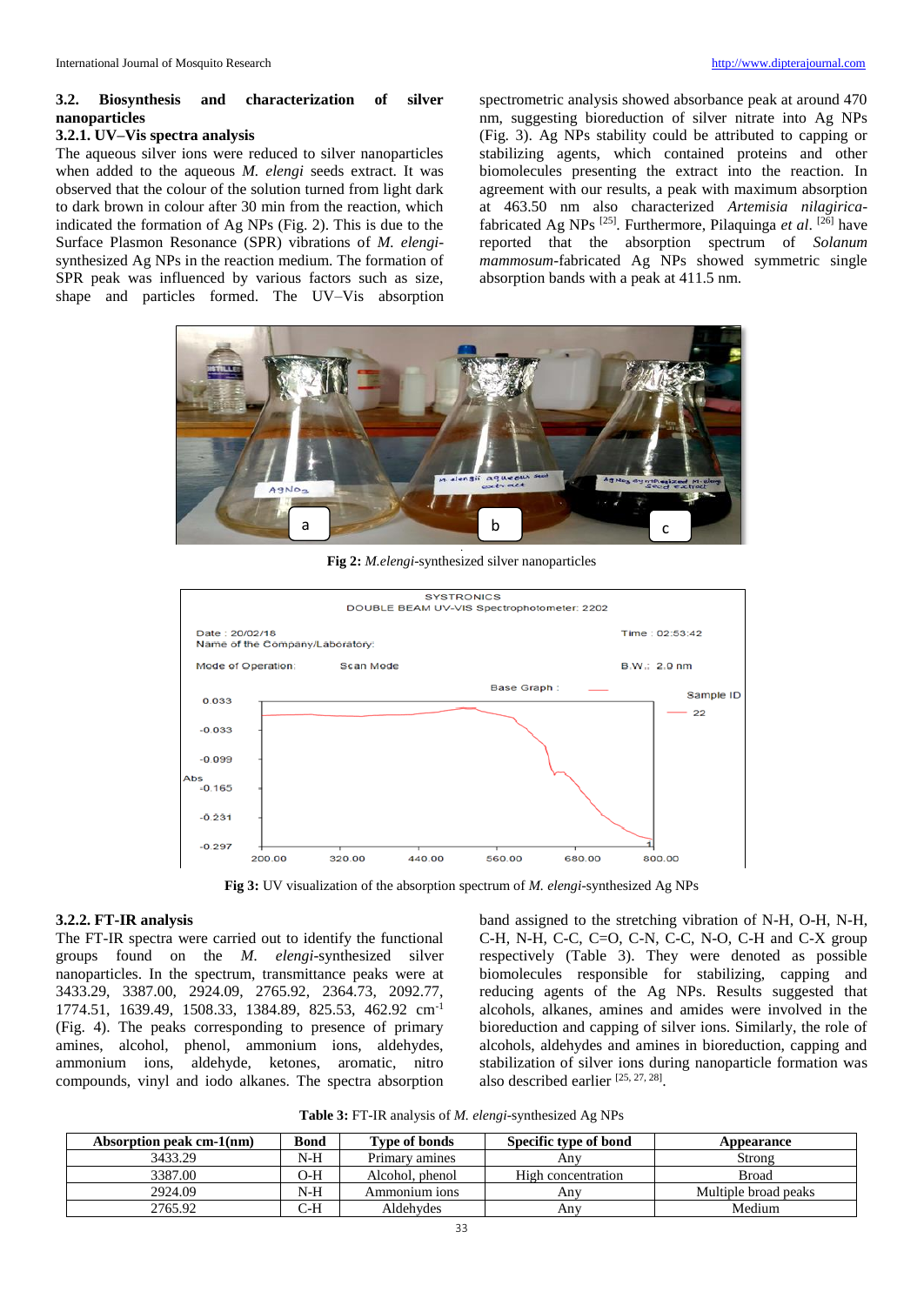| 2364.73 | $N-H$ | Ammonium ions     | Any                     | Multiple broad peaks        |
|---------|-------|-------------------|-------------------------|-----------------------------|
| 2092.77 | $C-C$ | $C=C$             | <b>Terminal alkanes</b> | Very weak                   |
| 1774.51 | $C=O$ | Aldehyde, ketones | Cyclic 4 membered       | Often indistinguishable     |
| 1639.49 | $C-N$ | $C=N$             | Anv                     | Similar conjugation effects |
| 1508.33 | $C-C$ | Aromatic $C = C$  | Anv                     | Weak to strong              |
| 1384.89 | $N-O$ | Nitro compounds   | Alphatic                | Weaker                      |
| 825.53  | $C-H$ | Vinyl             | Trisubstituted alkenes  | Strong to medium            |
| 462.92  | $C-X$ | Iodo alkanes      | Any                     | Medium to strong            |
|         |       |                   |                         |                             |



**Fig 4:** FT-IR spectrum of *M. elengi*-synthesized Ag NPs

# *3.2.3. TEM analysis*

TEM micrograph shows that *M. elengi*-synthesized Ag NPs was spherical in structure. The particle size varies from 18.15 to 38.50 nm and the average size of the Ag NPs was 27.44 nm (Fig. 5a, 5b and Table 4). This is in agreement with recent results by Rawani [2], who reported that *Polianthus tuberose*fabricated Ag NPs were spherical in shape with a size range of  $50 \pm 2$  nm.

| <b>Table 4:</b> Selected area electron diffraction (SAED) pattern of TEM |                 |                   |                   |  |  |
|--------------------------------------------------------------------------|-----------------|-------------------|-------------------|--|--|
| $d$ -Spacing $(nm)$                                                      | Rec. Pos.(1/nm) | Degrees to Spot 1 | Degrees to x-axis |  |  |
| 0.3312                                                                   | 3.020           | 0.00              | 156.10            |  |  |
| 0.2861                                                                   | 3.496           | 19.39             | 136.71            |  |  |

| Spot# | $d$ -Spacing $(nm)$ | Rec. Pos.(1/nm) | Degrees to Spot 1 | Degrees to x-axis | Amplitude |
|-------|---------------------|-----------------|-------------------|-------------------|-----------|
|       | 0.3312              | 3.020           | 0.00              | 156.10            | 973.16    |
|       | 0.2861              | 3.496           | 19.39             | 136.71            | 387.55    |
|       | 0.2394              | 4.177           | 11.22             | 167.32            | 281.92    |
|       | 0.2018              | 4.955           | 39.00             | 117.10            | 395.56    |
|       | 0.2000              | 5.001           | 14.95             | 141.15            | 2372.55   |
|       | 0.1639              | 6.100           | 0.91              | 157.01            | 668.80    |
|       | 0.1423              | 7.026           | 8.54              | 164.64            | 267.97    |
|       | 0.1160              | 8.618           | 7.57              | 163.67            | 298.03    |



**Fig 5a:** Transmission electron micrograph of **Fig 5b:** SAED pattern of TEM *M. elengi*-synthesized Ag NPs

**3.2.4. SEM analysis** SEM micrograph of *M. elengi*-synthesized Ag NPs was found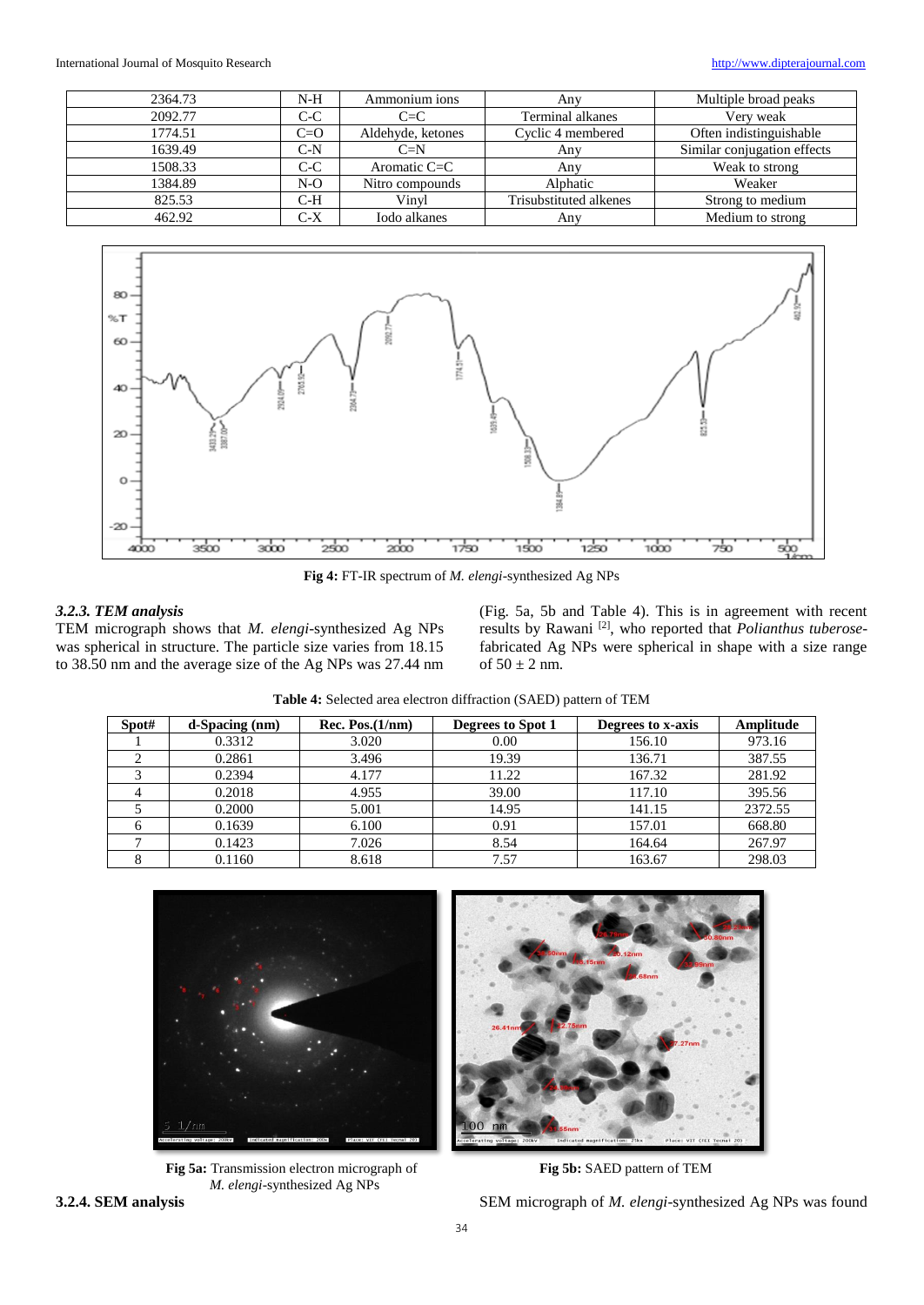to be spherical, pentagonal and triangular in structures. It was magnified at  $\times$ 4000 and measured at 20  $\mu$ m (Fig. 6). Most recently, Jinu et al. <sup>[29]</sup> reported spherical and hexagonal shaped silver and copper nanoparticles using *Prosopis cineraria* leaf extracts.

## **3.2.5. Energy dispersive X-ray (EDX) analysis**

*M. elengi*-synthesized Ag NPs were allowed to identify the presence of metallic elemental signals by EDX spectroscopy analysis. The EDX spectrum indicates a strong silver ion signal along with other weak signals, including carbon, nitrogen, oxygen and sodium, which may have arisen from the



**Fig 6:** SEM of *M. elengi*-synthesized Ag NPs **Fig7:** EDX of *M. elengi*-synthesized Ag NPs

**Table 5:** Energy dispersive X-ray (EDX) spectroscopy present complete chemical composition of *M. elengi*-synthesized Ag NPs

| <b>Element</b> | Weight% | Atomic% |
|----------------|---------|---------|
| CК             | 1.84    | 3.39    |
| N K            | 20.02   | 31.61   |
| OК             | 38.22   | 52.83   |
| Na K           | 5.28    | 5.08    |
| Ag L           | 34.64   | 7.10    |
| Total          | 100.00  | 100.00  |

## **4. Conclusions**

The biosynthesized Ag NPs using aqueous *M. elengi* seeds extract as reducing and stabilizing agent. Ag NPs were mostly spherical, triangular and pentagonal in shape, crystalline in nature, with face-centred cubic geometry, and their mean size was 27.44 nm. Our study highlighted the concrete potential of *M. elengi*-synthesised Ag NPs in mosquito control, since they are cheap, easy to produce and could be employed to strongly reduce larval populations of dengue and filarial vector. Overall, the chance to *M. elengi*-synthesized Ag NPs for control of mosquito vectors seems promising, since they are effective at low doses and may constitute an advantageous alternative to build newer and safer control tools.

## **5. Competing Interests**

The authors declare that they have no competing interests.

#### **6. Acknowledgement**

The authors thank the VIT-SIF Lab for TEM and SEM analysis. The first author thanks D. K.M. Chemistry lab for UV-Vis and FT-IR analysis.

bioactive molecules bound to the surface of the biosynthesized nanoparticles (Table 5). EDX results exhibited the silver elemental peak at 2.5 KeV (Fig. 7). Jeeva *et al*. [30] has described the formation of triangular shape silver nanoparticles at 2.4 keV using *Caesalpinia coriaria* leaf extracts. The weak elemental signals might have occurred from the bioactive compounds capped on the surface of the engineered silver nanoparticles. It is most likely; the signals might have originated because of the X-ray emission from macromolecules such as carbohydrates/proteins/enzymes appeared in the cell wall [31].



- 1. Benelli G, Mahlhorn H. Declining malaria, rising of dengue and zika virus: Insights for mosquito vector control. Parasitol Res. 2016; 115(5):1747-1754.
- 2. Rawani A. Mosquito larviicidal activity of green silver nanoparticle synthesized from extract of bud of *Polianthus tuberose*. IJNA. 2017; 11(1):17-28.
- 3. Benelli G. Gold nanoparticles against parasites and insect vectors. Acta Trop. 2018; 178: 73-80.
- 4. Govindarajan M, Ramya A, Sivakumar R. Mosquito larvicidal properties of *Mirabilis jalapa* against *Anopheles stephensi*, *Aedes aegypti* and *Culex quinquefasciatus*. Indian J Med Res. 2014; 140(3):438– 440.
- 5. Mehdi SH, Qamar A, Khan I, Jacob P. Larvicidal and IGR potential of *Ocimum tenuiflorum* and *Datura alba* leaf extracts against malaria vector. Eur J Exp Biol. 2012; 2 4):1370–1375.
- 6. WHO. Global strategic framework for integrated vector management. World Health Organization, 2004, 12.
- 7. Tesfazghi K, Hill J, Jones C, Ranson H, Worrall E. National malaria vector control policy: An analysis of the decision to scale-up larviciding in Nigeria. Health Policy Plan. 2016; 31:9-101.
- 8. Sutthanont N, Attrapadung S. Larvicidal activity of synthesized silver nanoparticles from *Curcuma zedoaria* essential oil against *Culex quinquefasciatus*. Insects. 2019; 10(1):1-11.
- 9. Kumar VA, Ammani K, Jobina R, Subhaswaraj P, Siddhardha B. Photo-induced and phytomediated synthesis of silver nanoparticles using *Derris trifoliate*